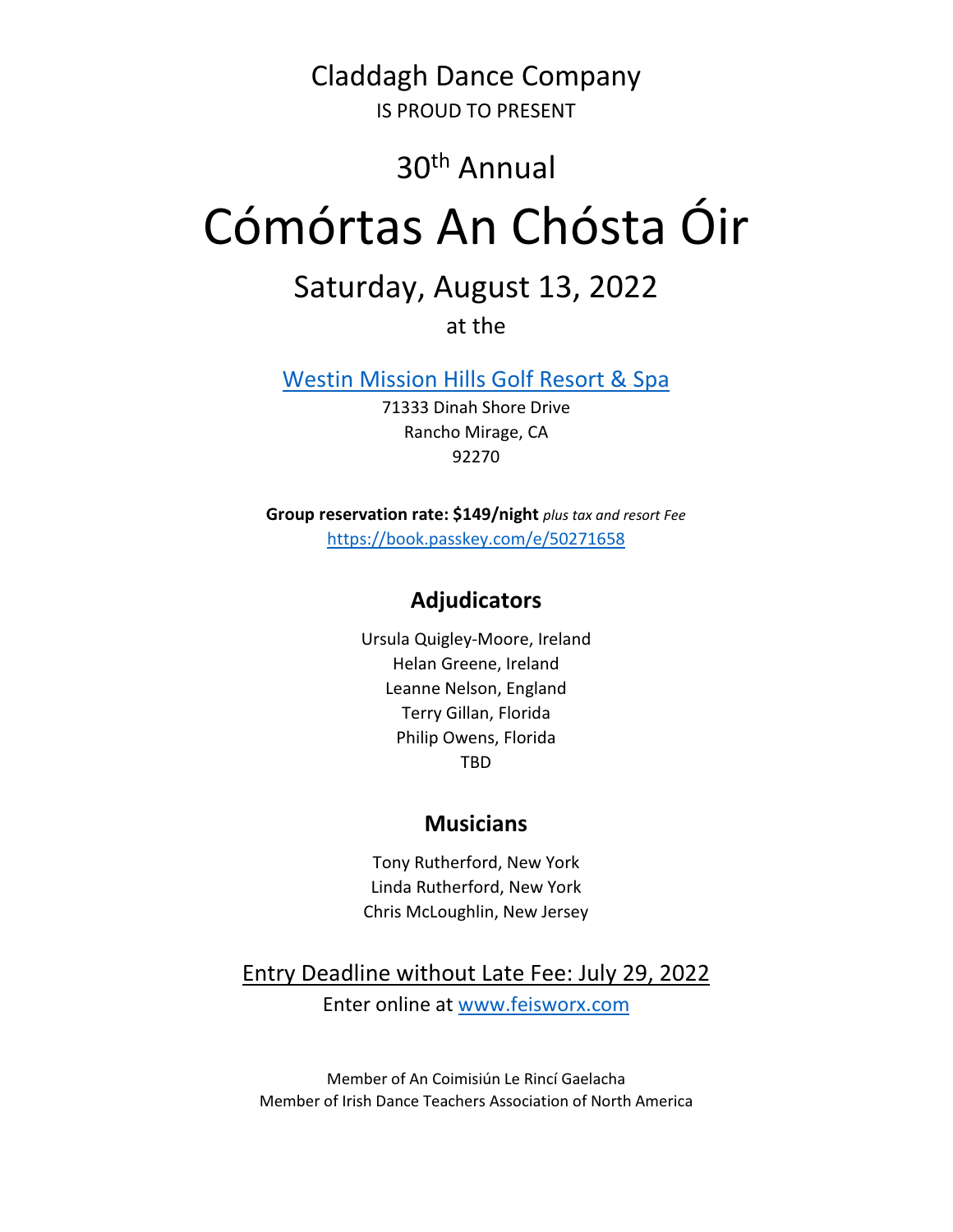#### SOLO COMPETITIONS

#### Competitions will be split or combined based on entries at the discretion of the feis committee.

| <b>First Feis</b>      | U <sub>7</sub> | U8                       | U9                       | U10        | U11 | U12 | U13 | U14        | U15        | 15&0            |
|------------------------|----------------|--------------------------|--------------------------|------------|-----|-----|-----|------------|------------|-----------------|
| Reel                   | 014            | 021                      | 028                      | 035        | 042 | 049 | 056 | 063        | 070        | 077             |
| Light Jig              | 015            | 022                      | 029                      | 036        | 043 | 050 | 057 | 064        | 071        | 078             |
| Slip Jig               | 016            | 023                      | 030                      | 037        | 044 | 051 | 058 | 065        | 072        | 079             |
| Single Jig             | 017            | 024                      | 031                      | 038        | 045 | 052 | 059 | 066        | 073        | 080             |
|                        |                |                          |                          |            |     |     |     |            |            |                 |
| <b>Beginner I</b>      | U7             | U8                       | U9                       | U10        | U11 | U12 | U13 | U14        | U15        | 15&O            |
| Reel                   | 114            | 121                      | 128                      | 135        | 142 | 149 | 156 | 163        | 170        | 177             |
| Light Jig              | 115            | 122                      | 129                      | 136        | 143 | 150 | 157 | 164        | 171        | 178             |
| Slip Jig               | 116            | 123                      | 130                      | 137        | 144 | 151 | 158 | 165        | 172        | 179             |
| Single Jig             | 117            | 124                      | 131                      | 138        | 145 | 152 | 159 | 166        | 173        | 180             |
| Double Jig             | 118            | 125                      | 132                      | 139        | 146 | 153 | 160 | 167        | 174        | 181             |
| Hornpipe               | 119            | 126                      | 133                      | 140        | 147 | 154 | 161 | 168        | 175        | 182             |
| St. Patrick's Day      | 120            | 127                      | 134                      | 141        | 148 | 155 | 162 | 169        | 176        | 183             |
|                        |                |                          |                          |            |     |     |     |            |            |                 |
| <b>Beginner II</b>     | U <sub>7</sub> | U8                       | U9                       | U10        | U11 | U12 | U13 | U14        | U15        | 15&0            |
| Reel                   | 214            | 221                      | 228                      | 235        | 242 | 249 | 256 | 263        | 270        | 277             |
| Light Jig              | 215            | 222                      | 229                      | 236        | 243 | 250 | 257 | 264        | 271        | 278             |
| Slip Jig               | 216            | 223                      | 230                      | 237        | 244 | 251 | 258 | 265        | 272        | 279             |
| Single Jig             | 217            | 224                      | 231                      | 238        | 245 | 252 | 259 | 266        | 273        | 280             |
| Double Jig             | 218            | 225                      | 232                      | 239        | 246 | 253 | 260 | 267        | 274        | 281             |
| Hornpipe               | 219            | 226                      | 233                      | 240        | 247 | 254 | 261 | 268        | 275        | 282             |
| St. Patrick's Day      | 220            | 227                      | 234                      | 241        | 248 | 255 | 262 | 269        | 276        | 283             |
|                        |                |                          |                          |            |     |     |     |            |            |                 |
| <b>Novice</b>          | U7             | U8                       | U9                       | U10        | U11 | U12 | U13 | U14        | U15        | <b>15&amp;O</b> |
| Reel                   | 314            | 321                      | 328                      | 335        | 342 | 349 | 356 | 363        | 370        | 377             |
| Light Jig              | 315            | 322                      | 329                      | 336        | 343 | 350 | 357 | 364        | 371        | 378             |
| Slip Jig               | 316            | 323                      | 330                      | 337        | 344 | 351 | 358 | 365        | 372        | 379             |
| Single Jig             | 317            | 324                      | 331                      | 338        | 345 | 352 | 359 | 366        | 373        | 380             |
| Double Jig             | 318            | 325                      | 332                      | 339        | 346 | 353 | 360 | 367        | 374        | 381             |
| Hornpipe               | 319            | 326                      | 333                      | 340        | 347 | 354 | 361 | 368        | 375        | 382             |
| <b>Traditional Set</b> | 320            | 327                      | 334                      | 341        | 348 | 355 | 362 | 369        | 376        | 383             |
| Prizewinner            | U <sub>7</sub> | U8                       | U9                       | U10        | U11 | U12 | U13 | U14        | U15        | <b>15&amp;O</b> |
|                        | 414            | 421                      | 428                      |            | 442 | 449 | 456 |            |            | 477             |
| Reel<br>Light Jig      | 415            | 422                      | 429                      | 435<br>436 | 443 | 450 | 457 | 463<br>464 | 470<br>471 | 478             |
| Slip Jig               | 416            | 423                      | 430                      | 437        | 444 | 451 | 458 | 465        | 472        | 479             |
| Single Jig             | 417            | 424                      | 431                      | 438        | 445 | 452 | 459 | 466        | 473        | 480             |
| Double Jig             | 418            | 425                      | 432                      | 439        | 446 | 453 | 460 | 467        | 474        | 481             |
| Hornpipe               | 419            | 426                      | 433                      | 440        | 447 | 454 | 461 | 468        | 475        | 482             |
| <b>Traditional Set</b> | 420            | 427                      | 434                      | 441        | 448 | 455 | 462 | 469        | 476        | 483             |
|                        |                |                          |                          |            |     |     |     |            |            |                 |
| <b>Adult</b>           | <b>Beg</b>     | Nov                      | <b>PW</b>                |            |     |     |     |            |            |                 |
| Reel                   | 600            | 607                      | 614                      |            |     |     |     |            |            |                 |
| Light Jig              | 601            | 608                      | 615                      |            |     |     |     |            |            |                 |
| Slip Jig               | 602            | 609                      | 616                      |            |     |     |     |            |            |                 |
| Single Jig             | 603            | 610                      | 617                      |            |     |     |     |            |            |                 |
| Double Jig             | 604            | 611                      | 618                      |            |     |     |     |            |            |                 |
| Hornpipe               | 605            | 612                      | 619                      |            |     |     |     |            |            |                 |
| St. Patrick's Day      | 606            | $\overline{\phantom{a}}$ | $\overline{\phantom{a}}$ |            |     |     |     |            |            |                 |
| <b>Traditional Set</b> | --             | 613                      | 620                      |            |     |     |     |            |            |                 |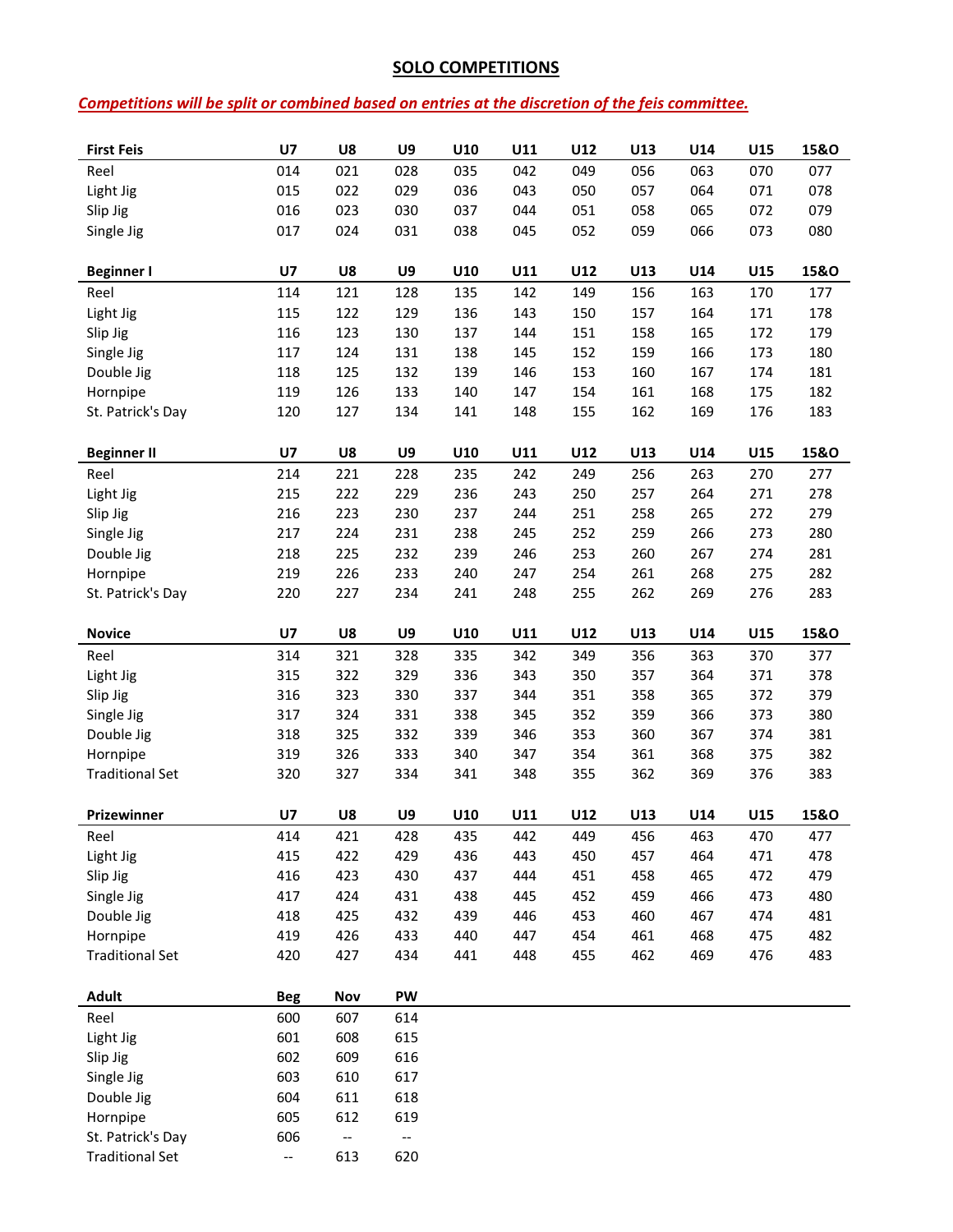#### **CHAMPIONSHIPS**

#### Competitions will be split or combined based on entries at the discretion of the feis committee.

#### REQUIREMENTS:

- Reel (48 bars) or Slip Jig (40 bars)
- Treble Jig (48 bars) or Hornpipe (40 bars)
- Set Dance (traditional set dance only for U9 and Adult)

#### PRELIMINARY CHAMPIONSHIPS

Open to any dancer who has not placed 1<sup>st</sup> in three Preliminary Championships.

|  |  |  |                                             |  | U9 U10 U11 U12 U13 U14 U15 U16 U17 U19 19&O |
|--|--|--|---------------------------------------------|--|---------------------------------------------|
|  |  |  | 701 702 703 704 705 706 707 708 709 710 711 |  |                                             |

#### OPEN CHAMPIONSHIPS

|  |  |  |  | U9 U10 U11 U12 U13 U14 U15 U16 U17 U19 19&O |  |
|--|--|--|--|---------------------------------------------|--|
|  |  |  |  | 751 752 753 754 755 756 757 758 759 760 761 |  |

#### ADULT CHAMPIONSHIP – Competition 631

Open to all Adult category dancers.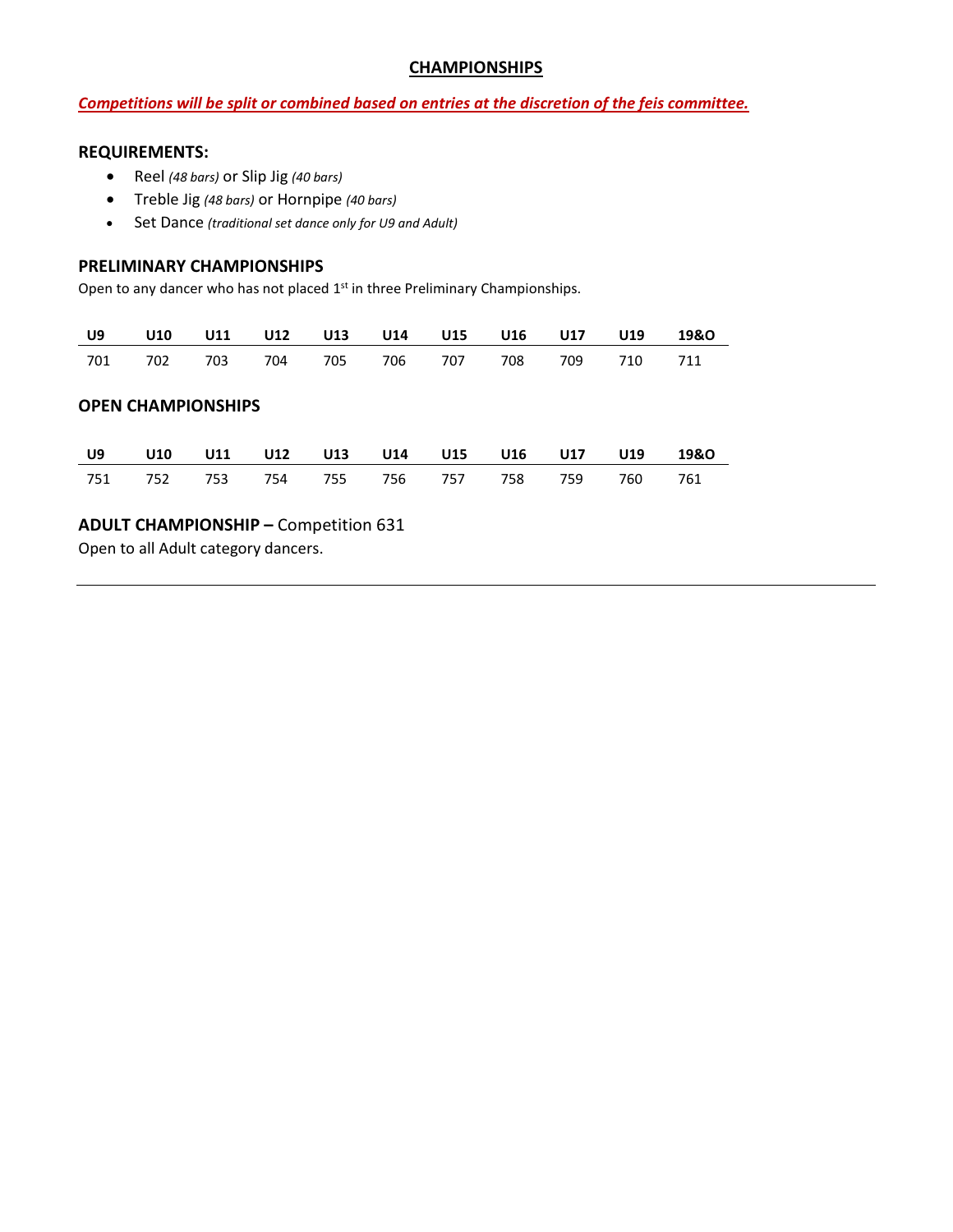#### SPECIAL COMPETITIONS

#### REEL SPECIALS

One step reel "down the line". Please note, Beginner Reel specials are open to those dancers entered in Reel at the Beginner I or Beginner II level in the feis. Novice/Prizewinner Reel specials are open to all dancers entered in the Reel at the Novice or Prizewinner level in the feis.

|                           | U7  | وں. | U13 | U15 | 15&0 |
|---------------------------|-----|-----|-----|-----|------|
| Beginner I/II             | 901 | 902 | 903 | 904 | 905  |
| <b>Novice/Prizewinner</b> | 906 | 907 | 908 | 909 | 910  |

Adult Reel Special 911

#### SPECIAL TROPHY COMPETITIONS

| <b>Brian Grant Trophy</b>                        | 912 | Prelim Treble Reel, U12                                                                                                                           |
|--------------------------------------------------|-----|---------------------------------------------------------------------------------------------------------------------------------------------------|
| Mairead O Flaitheartta<br><b>Memorial Trophy</b> | 913 | Prelim Treble Reel, 12&O                                                                                                                          |
| <b>Celine Hession Trophy</b>                     | 914 | Open Treble Reel, all ages                                                                                                                        |
| <b>Kim O'Brien Swaim Memorial</b>                | 915 | Open to all girls in Preliminary and Open Championships.<br>Requirements: Reel, 1 step down the line. Recall at the discretion of<br>adjudicator. |
| <b>Baumer Boys' Trophy</b>                       | 916 | Open to all boys in Preliminary and Open Championships.<br>Requirements: Reel, 1 step down the line.                                              |